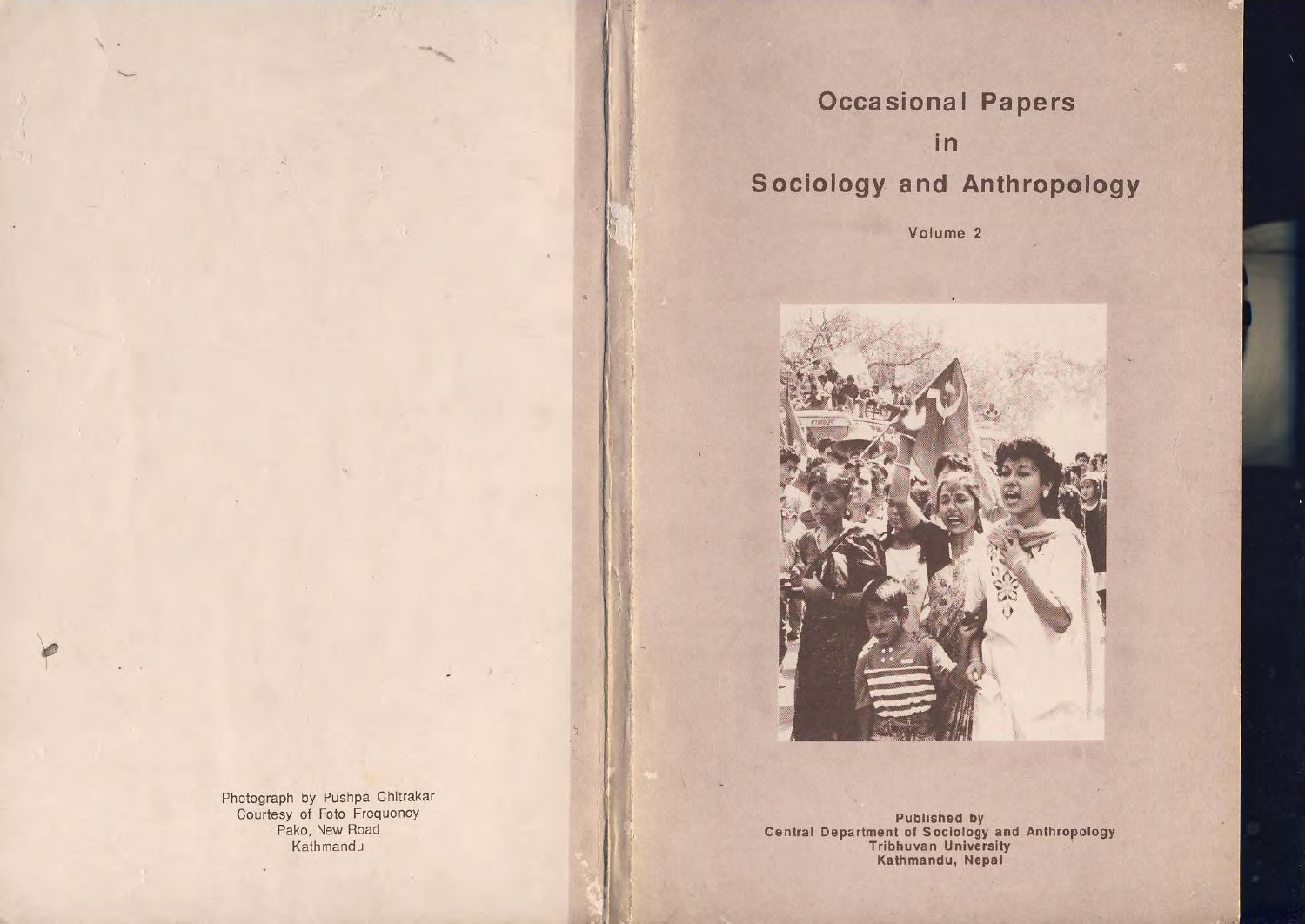### Occasional Papers

### in

# Sociology and Anthropology

Volume 2

Editor Stephen L. Mikesell

Published by<br>Central Department of Sociology and Anthropology<br>Tribhuvan University Kalhmandu, Nepal